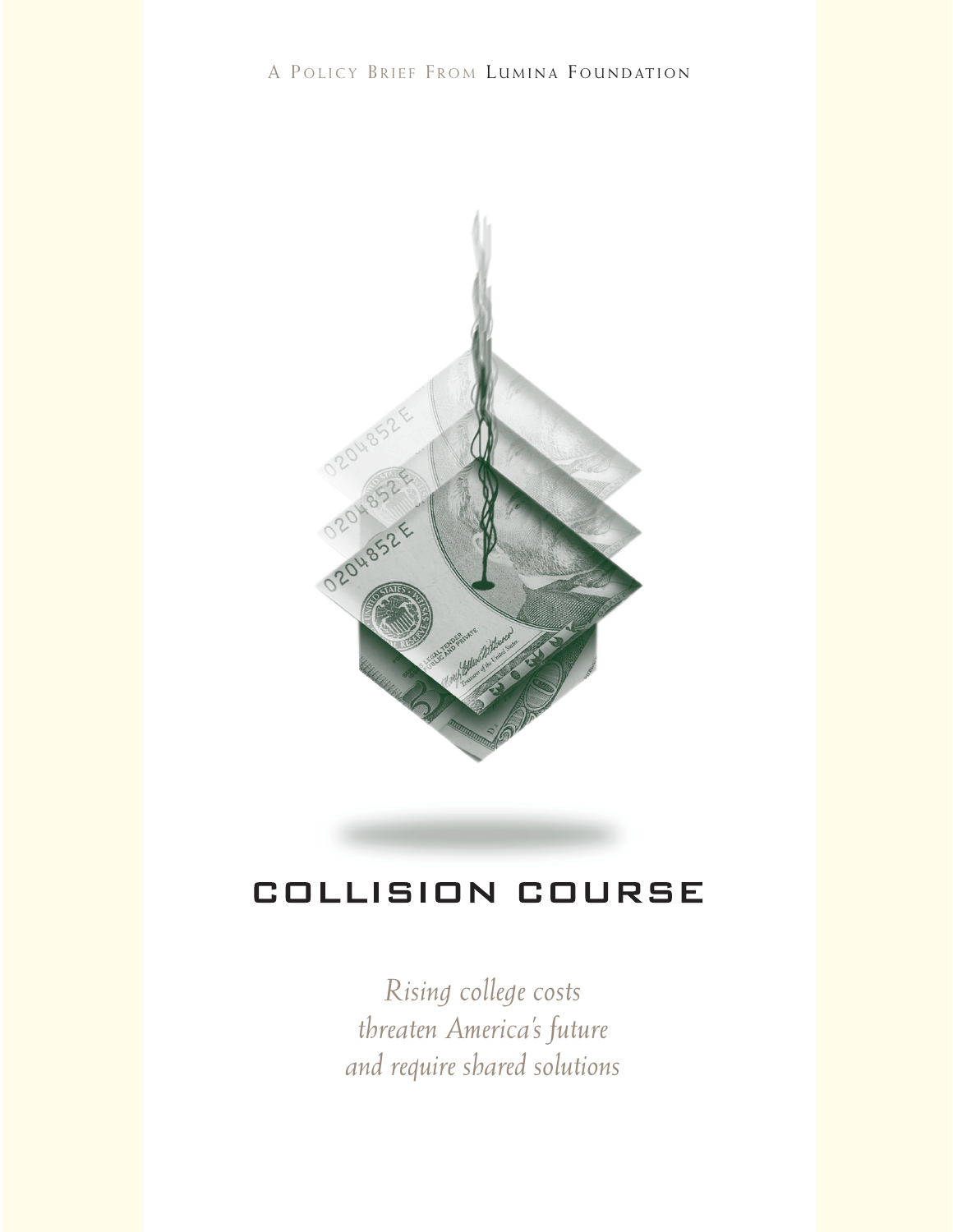

**The mission of Lumina Foundation for Education is to expand access to postsecondary education in the United States. The Foundation seeks to identify and promote practices leading to improvement in the rates of entry and success in education beyond high school, particularly for students of low income or other underrepresented backgrounds. It likewise seeks improvement in opportunities for adult learners. The Foundation carries out the mission through funding and conducting research, communicating ideas through reports, conferences and other means, and making grants to educational institutions and other nonprofits for innovative programs. It also devotes limited resources to contributing appropriately in support of selective community and other charitable organizations.**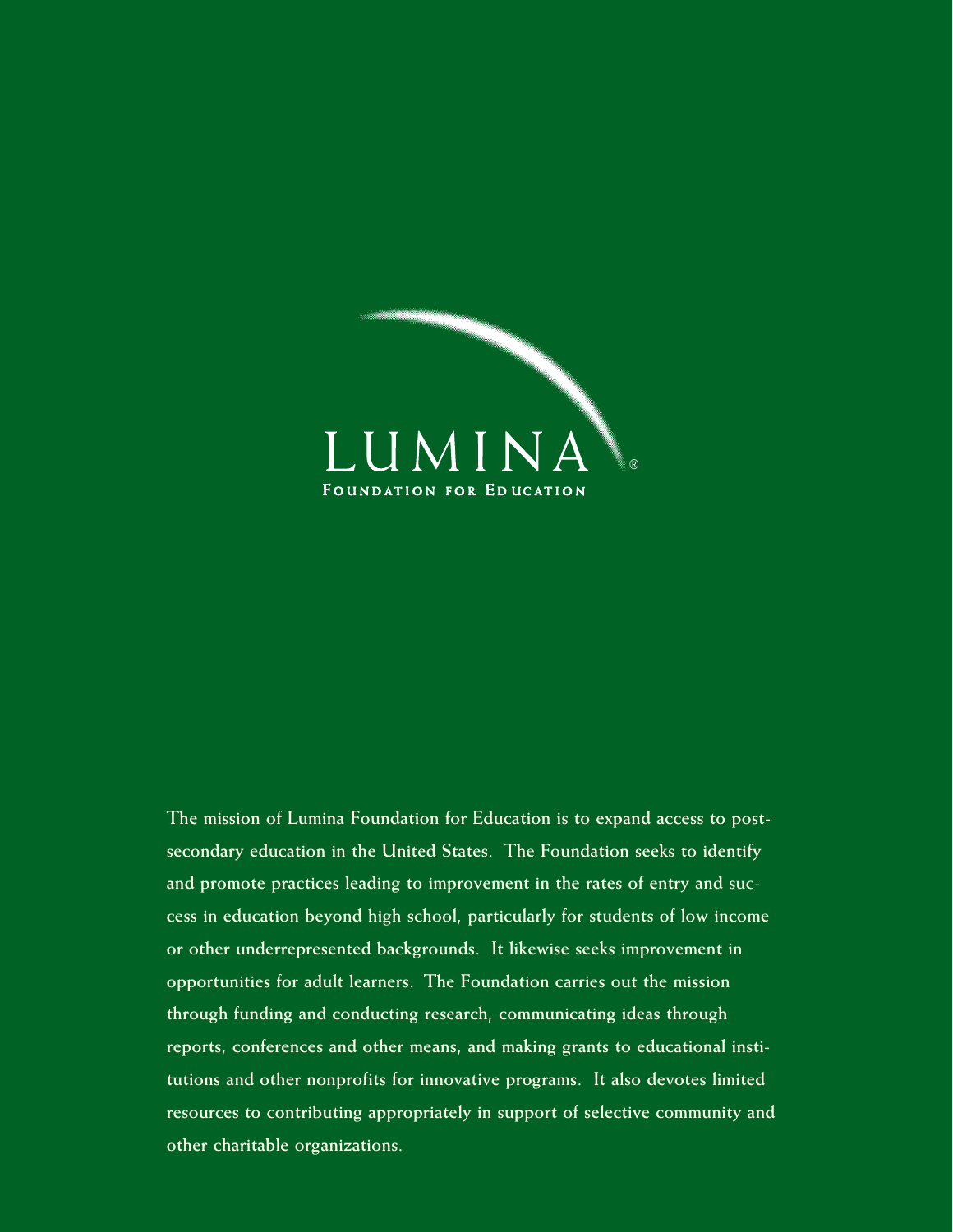## **COLLISION COURSE:**

# Rising college costs threaten America's future and require shared solutions

**By Robert C. Dickeson**

## **C ONTEXT AND PURPOSE**

One of the most critical issues affecting higher education access today is the rising cost of going to college. Symptoms of the trend include dramatic increases in tuition and fees, reduced state higher education budgets, declines in the purchasing power of student grant aid, increasing student debt burdens and heightened demand for institutional accountability.

Tuition increases pose a serious problem, particularly for families whose incomes cannot keep pace. Significant increases in government and institutional financial aid have mitigated the cost hikes for some students. However, left unchecked, the real and perceived cost spiral can have serious consequences. It can limit access and lifetime opportunity for aspiring college students, particularly low-income students, thereby threatening America's future in the global, knowledge-based economy.

Dialogue about the issue has become counterproductive. Harsh proposals and counterproposals and arguments about who's to blame add to the divisive nature of this topic.

To raise the dialogue to a more constructive level, Lumina Foundation for Education proposes an initiative to improve discourse and find shared solutions. It turns out that practical, low-cost solutions to this problem exist and are available for shared implementation. Additional creative solutions are sure to be found when people come together for the common good.



Rising college costs cannot be reversed by a single act or in a few days.The problem took years to unfold and oper-

ates at the confluence of multiple forces that will take time, energy and will to untangle. Tackling and surmounting this complex issue will require efforts undertaken by many parties working in a common direction.

Access to higher education is so critical to our nation's future that it justifies a more creative application of *what we know* to *what we do.* This policy brief proposes to be a first step in that process. It provides essential background, and then identifies potential strategies that stakeholder groups might consider in addressing the issue. These strategies are neither comprehensive nor sacred. Rather, they are intended as a point of departure for elevated discourse on this issue.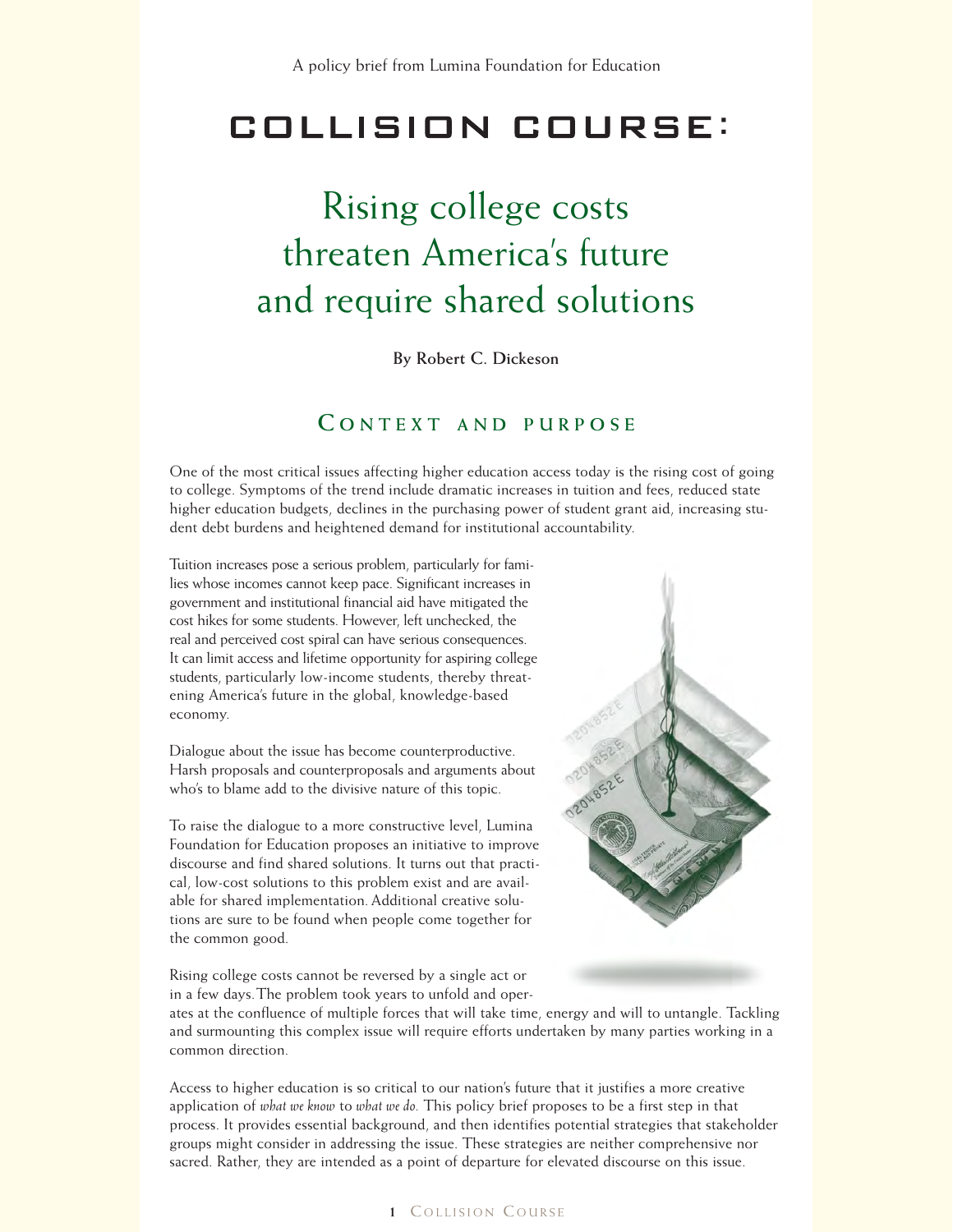## **B ACKGROUND**

American higher education is confronting a series of significant issues created by the multiple impacts of four forces. It is as if these forces have intensified and been set on a collision course that is driving up college costs, thus threatening America's future. These forces affect all American colleges and universities, to varying degrees:

### I. INCREASED DEMAND

- Higher education increasingly is seen as the means to achieve economic, social and political goals for more people.
- The number of American high school graduates will increase annually for most of the next decade. The ages and racial, ethnic and economic makeup of these students will be markedly different, as will the distribution of these graduates among the states, thus placing new demands on the system.
- Increased demand drives up costs, as more campuses compete for better students, and more students want to major in costlier programs.
- Many students and families are willing to sacrifice financially and even take on significant debt to afford the increasing price of postsecondary education.

#### II. DIMINISHED CAPACITY

- Several states are experiencing shortages of spaces for incoming students, while other states have excess capacity.
- To rectify the problem, some states are adjusting admission standards, standards that are not necessarily related to readiness for college or to eventual success in college.
- Some institutions enroll students who are unlikely to succeed without extra support services, but these services are often cut in hard times.

#### III. ECONOMIC AND FISCAL PROBLEMS

- States play a critical role in funding higher education. At the same time, most states face long-term budget shortfalls. Virtually all states cut higher education appropriations in the most recent fiscal year.
- Many states and institutions are passing along steep cost increases in tuition and fees to students and their parents, thus evoking negative public opinion.
- At the state level, the fiscal woes are structural, not cyclical, and will not go away without treating the underlying causes.
- At both state and federal levels, financial support for higher education programs is seen as less important or urgent than other budget priorities (defense at the federal level, Medicaid at the state level, for example).

#### IV. DEMANDS FOR ACCOUNTABILITY

- In a time of scarce resources, and at the urging of concerned constituents, state and federal officials are increasingly demanding justification for the higher costs of higher education.
- Long regarded as the world's best system of postsecondary education, America's vaunted position is being challenged by institutions in other countries.
- Calls for accountability are not just about numbers; they focus on institutional purposes and high-quality outcomes of postsecondary education, normally the sole province of accrediting agencies.

Lumina Foundation believes that the collision of these four forces offers a challenging opportunity for all stakeholders of American postsecondary education. Solutions to these issues require an understanding of four basic points:

- No single party bears responsibility for the solution.
- No simple solution will suffice.
- Solutions based on evidence and experience offer greater promise for success.
- Solutions that are cost-effective are more likely to secure approval in tight fiscal times.

*Higher education increasingly is seen as the means to achieve economic, social and political goals.*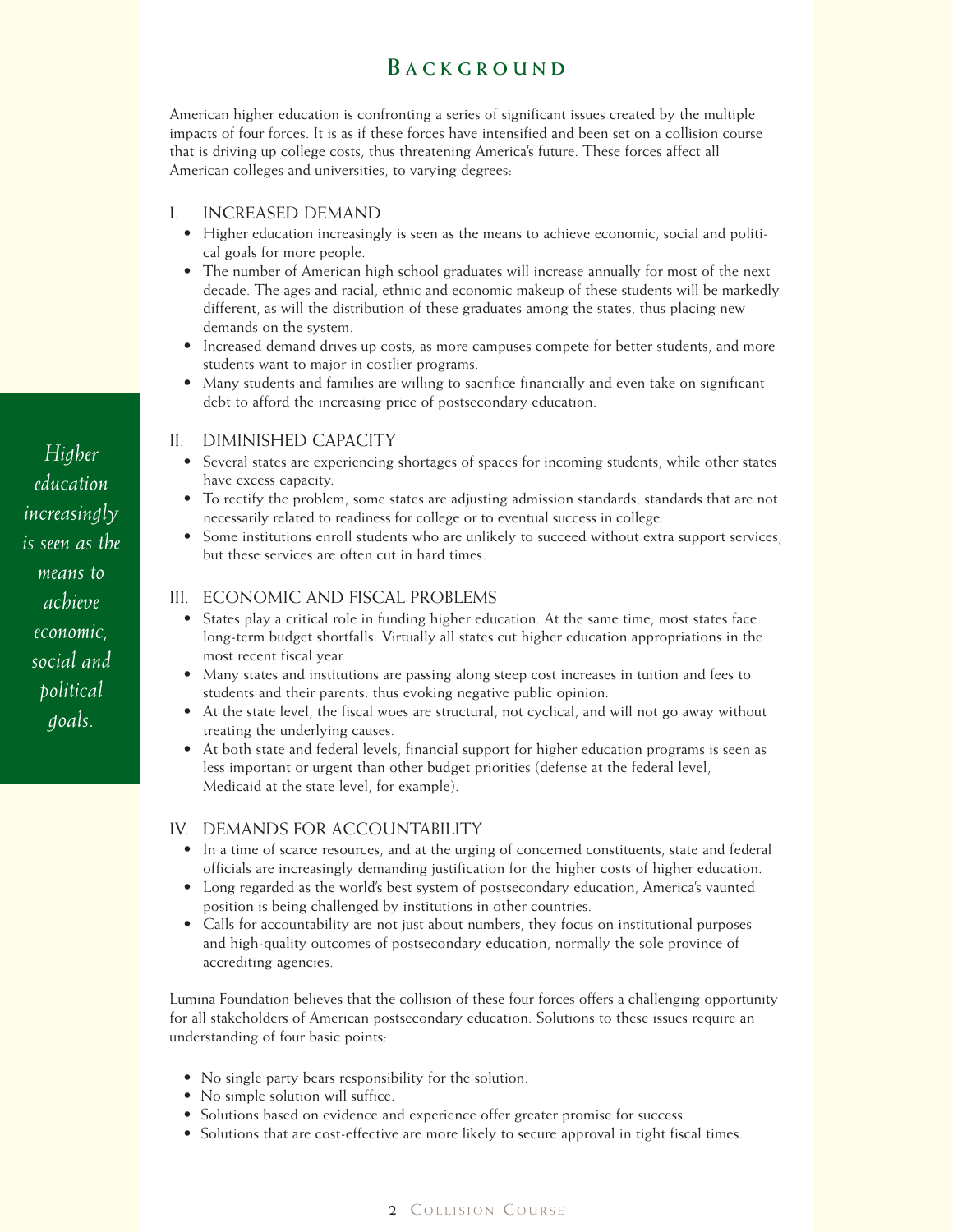The solutions that surface must emerge from and be implemented by six major constituencies: colleges and universities, the 50 state governments, the federal government, students and families, secondary schools and the private sector.

Accordingly, we encourage the six major constituencies to consider the following strategies:

## **W HAT CAN COLLEGES AND UNIVERSITIES DO ?**

- **1.** Colleges and universities that show themselves to be models of efficiency can improve their credibility with the public and with policy-makers. Other institutions can follow that lead, working assiduously to cut costs while maintaining quality. Several institutional best practices are available, including joint purchasing arrangements, outsourcing of nonmission-critical functions, streamlining of processes, facility sharing and program delivery arrangements with nearby institutions.
- **2.** The most likely source of funds for institutions will come from reallocating existing resources from lower to higher priorities. This approach requires a systematic, rigorous and academically responsible prioritization process. Hundreds of colleges and

universities have undertaken such a process with significant results.

- **3.** Many institutions public as well as private – are stepping up efforts to increase revenues from fund raising, auxiliary enterprise income, and other non-student sources. Institutions can further reduce the load that tuition must carry to achieve institutional revenue goals.
- **4.** National bond-rating services have advised institutions to watch out for cash flow "warning signs," including serious debt service and liquidity problems due to tuition discounting.

#### **TEN CRITERIA TO MEASURE ACADEMIC AND NON-ACADEMIC PROGRAMS AT COLLEGES AND UNIVERSITIES**

1. History, development and expectations of the program 2. External demand for the program 3. Internal demand for the program 4. Quality of program inputs and processes 5. Quality of program outcomes 6. Size, scope and productivity of the program 7. Revenue and other resources generated by the program 8. Costs and other expenses 9. Impact, justification and overall essentiality of the program 10. Opportunity analysis of the program

Source: Robert C. Dickeson, *Prioritizing Academic Programs and Services: Reallocating Resources to Achieve Strategic Balance.*  San Francisco: Jossey-Bass Publishers, 1999.

Institutional governing boards and management would do well to heed these signs as a part of fiscal self-evaluation.

- **5.** Independent institutions and, to a lesser extent, public institutions can work with peer institutions to reduce the potentially harmful effect of tuition discounting.
- **6.** States and institutions can limit tuition increases to reflect justifiable growth in direct educational expenses. They can resist increases that merely offset governmental cuts or that fund programs that are not student oriented.
- **7.** Institutions can expand communication efforts to tell their constituents about efforts to improve the institutions' accountability and measure their performance outcomes. Making cost, price and accreditation information more transparent can achieve greater credibility.

*Solutions that surface must emerge from and be implemented by six major constituencies.*

*The most likely source of funds for institutions will come from reallocating existing resources.*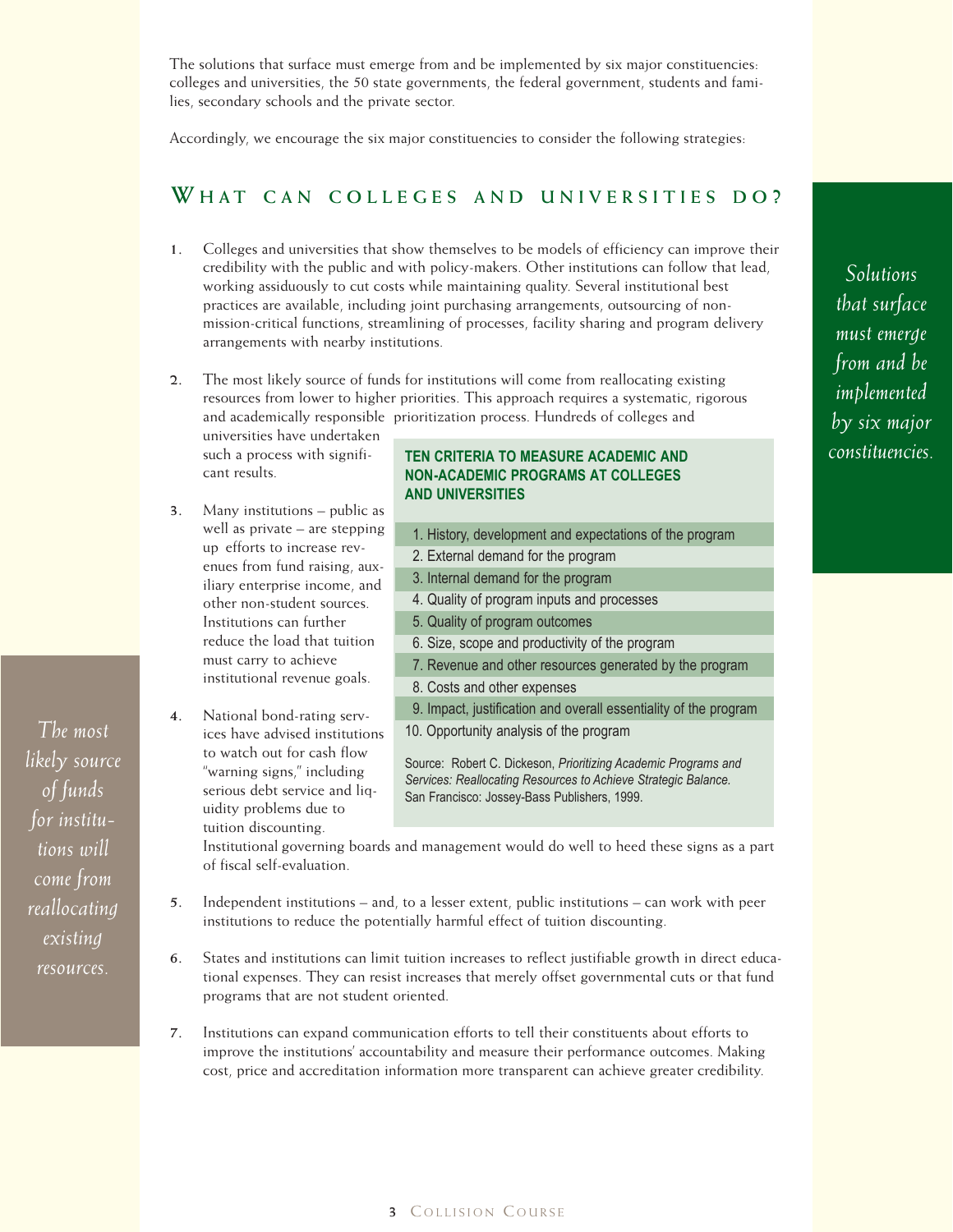- **8.** To save on college costs, a growing number of baccalaureate-bound students are starting out at community colleges with the intention of transferring. Two-year and four-year institutions can guarantee transfer-of-credit for college-level work and can take other steps – such as eliminating transfer caps – to facilitate smooth transfers.
- **9.** A significant national problem occurs when students drop out of college with high debt levels and have no certificate or degree to enhance earning power with which to repay the debt. Colleges and universities can make a commitment to the students they admit by fostering retention efforts that support increased student success.

## **PINPOINTING THE LEAKS IN THE NATION'S HIGHER EDUCATION PIPELINE**

Why is the college cost issue of concern? Because it is one key factor in determining student access to and success in postsecondary education. As this chart shows, the higher education pipeline, though increasing in student volume, suffers leaks along the way. These leaks represent lost opportunities for students and society.

| Of 100 ninth-<br>graders in this<br>state, how many | <b>Graduate</b><br>from high<br>school<br>on time? | <b>Directly</b><br>enter<br>college? | Are still<br>enrolled<br>their<br>sophomore within<br>year? | <b>Graduate</b><br>six years? | <b>Percent of</b><br>population<br>25-44 with<br>bachelor's<br>degree or<br>higher, 2000 | <b>Of 100 ninth-</b><br>graders in this<br>state, how many | <b>Graduate</b><br>from high<br>school<br>on time? | <b>Directly</b><br>enter<br>college? | Are still<br>enrolled<br>their<br>sophomore within<br>year? | Graduate<br>six years? | <b>Percent of</b><br>population<br>25-44 with<br>bachelor's<br>degree or<br>higher, 2000 |
|-----------------------------------------------------|----------------------------------------------------|--------------------------------------|-------------------------------------------------------------|-------------------------------|------------------------------------------------------------------------------------------|------------------------------------------------------------|----------------------------------------------------|--------------------------------------|-------------------------------------------------------------|------------------------|------------------------------------------------------------------------------------------|
| Massachusetts                                       | 75                                                 | 52                                   | 41                                                          | 28                            | 38.8                                                                                     | Maryland                                                   | 73                                                 | 40                                   | 30                                                          | 18                     | 33.8                                                                                     |
| Iowa                                                | 83                                                 | 54                                   | 37                                                          | 28                            | 25.0                                                                                     | Ohio                                                       | 70                                                 | 39                                   | 28                                                          | 17                     | 24.2                                                                                     |
| Pennsylvania                                        | 75                                                 | 46                                   | 36                                                          | 27                            | 26.7                                                                                     | California                                                 | 69                                                 | 33                                   | 22                                                          | 17                     | 26.7                                                                                     |
| New Hampshire                                       | 74                                                 | 44                                   | 34                                                          | 27                            | 30.1                                                                                     | Montana                                                    | 78                                                 | 42                                   | 28                                                          | 17                     | 25.5                                                                                     |
| Rhode Island                                        | 70                                                 | 46                                   | 37                                                          | 26                            | 28.5                                                                                     | Utah                                                       | 84                                                 | 32                                   | 21                                                          | 16                     | 25.8                                                                                     |
| Connecticut                                         | 77                                                 | 48                                   | 37                                                          | 26                            | 34.9                                                                                     | Washington                                                 | 71                                                 | 32                                   | 22                                                          | 16                     | 28.5                                                                                     |
| Minnesota                                           | 84                                                 | 53                                   | 38                                                          | 25                            | 31.7                                                                                     | West Virginia                                              | 75                                                 | 39                                   | 27                                                          | 15                     | 16.6                                                                                     |
| New Jersey                                          | 86                                                 | 55                                   | 40                                                          | 24                            | 34.1                                                                                     | Oregon                                                     | 67                                                 | 34                                   | 23                                                          | 15                     | 25.8                                                                                     |
| North Dakota                                        | 84                                                 | 58                                   | 42                                                          | 24                            | 26.4                                                                                     | Florida                                                    | 55                                                 | 32                                   | 23                                                          | 14                     | 23.5                                                                                     |
| Maine                                               | 77                                                 | 42                                   | 31                                                          | 23                            | 23.5                                                                                     | Arizona                                                    | 59                                                 | 30                                   | 18                                                          | 14                     | 23.4                                                                                     |
| Nebraska                                            | 84                                                 | 50                                   | 38                                                          | 22                            | 27.6                                                                                     | South Carolina                                             | 51                                                 | 34                                   | 23                                                          | 14                     | 21.8                                                                                     |
| Wisconsin                                           | 78                                                 | 45                                   | 33                                                          | 22                            | 25.4                                                                                     | Idaho                                                      | 77                                                 | 34                                   | 23                                                          | 14                     | 22.0                                                                                     |
| South Dakota                                        | 74                                                 | 47                                   | 31                                                          | 22                            | 24.8                                                                                     | Tennessee                                                  | 55                                                 | 34                                   | 23                                                          | 14                     | 22.1                                                                                     |
| Kansas                                              | 74                                                 | 50                                   | 32                                                          | 22                            | 28.9                                                                                     | Alabama                                                    | 59                                                 | 34                                   | 23                                                          | 13                     | 21.3                                                                                     |
| Vermont                                             | 79                                                 | 36                                   | 28                                                          | 21                            | 29.9                                                                                     | Kentucky                                                   | 66                                                 | 39                                   | 25                                                          | 13                     | 19.4                                                                                     |
| Indiana                                             | 68                                                 | 41                                   | 30                                                          | 21                            | 22.1                                                                                     | Hawaii                                                     | 64                                                 | 38                                   | 22                                                          | 13                     | 27.3                                                                                     |
| Virginia                                            | 74                                                 | 39                                   | 30                                                          | 20                            | 32.1                                                                                     | Mississippi                                                | 56                                                 | 36                                   | 23                                                          | 13                     | 17.8                                                                                     |
| Delaware                                            | 61                                                 | 36                                   | 28                                                          | 19                            | 27.7                                                                                     | Arkansas                                                   | 74                                                 | 39                                   | 26                                                          | 12                     | 18.2                                                                                     |
| Illinois                                            | 71                                                 | 43                                   | 29                                                          | 19                            | 30.1                                                                                     | Louisiana                                                  | 56                                                 | 33                                   | 22                                                          | 12                     | 19.8                                                                                     |
| Missouri                                            | 73                                                 | 39                                   | 27                                                          | 18                            | 25.0                                                                                     | Oklahoma                                                   | 73                                                 | 36                                   | 23                                                          | 12                     | 21.3                                                                                     |
| New York                                            | 59                                                 | 37                                   | 28                                                          | 18                            | 31.0                                                                                     | Georgia                                                    | 52                                                 | 32                                   | 21                                                          | 12                     | 26.9                                                                                     |
| Colorado                                            | 71                                                 | 37                                   | 26                                                          | 18                            | 34.1                                                                                     | <b>New Mexico</b>                                          | 60                                                 | 36                                   | 22                                                          | 11                     | 21.2                                                                                     |
| Wyoming                                             | 75                                                 | 39                                   | NA                                                          | 18                            | 21.6                                                                                     | <b>Texas</b>                                               | 62                                                 | 32                                   | 19                                                          | 11                     | 24.0                                                                                     |
| Michigan                                            | 69                                                 | 40                                   | 28                                                          | 18                            | 24.2                                                                                     | Nevada                                                     | 69                                                 | 28                                   | 19                                                          | 11                     | 17.6                                                                                     |
| North Carolina                                      | 59                                                 | 38                                   | 28                                                          | $1\,8$                        | 25.4                                                                                     | Alaska                                                     | 62                                                 | 28                                   | NA                                                          | 6                      | 22.2                                                                                     |
|                                                     |                                                    |                                      |                                                             |                               |                                                                                          | <b>United States</b>                                       | 67                                                 | 38                                   | 26                                                          | 18                     | 26.7                                                                                     |

Note: This information was originally published in the May 2003 issue of NCHEMS News and is used by permission from the National Center for Higher Education Management Systems. The issue is available *online at: http://www.nchems.org/News-May 2003/NCHEMS News May 2003.pdf*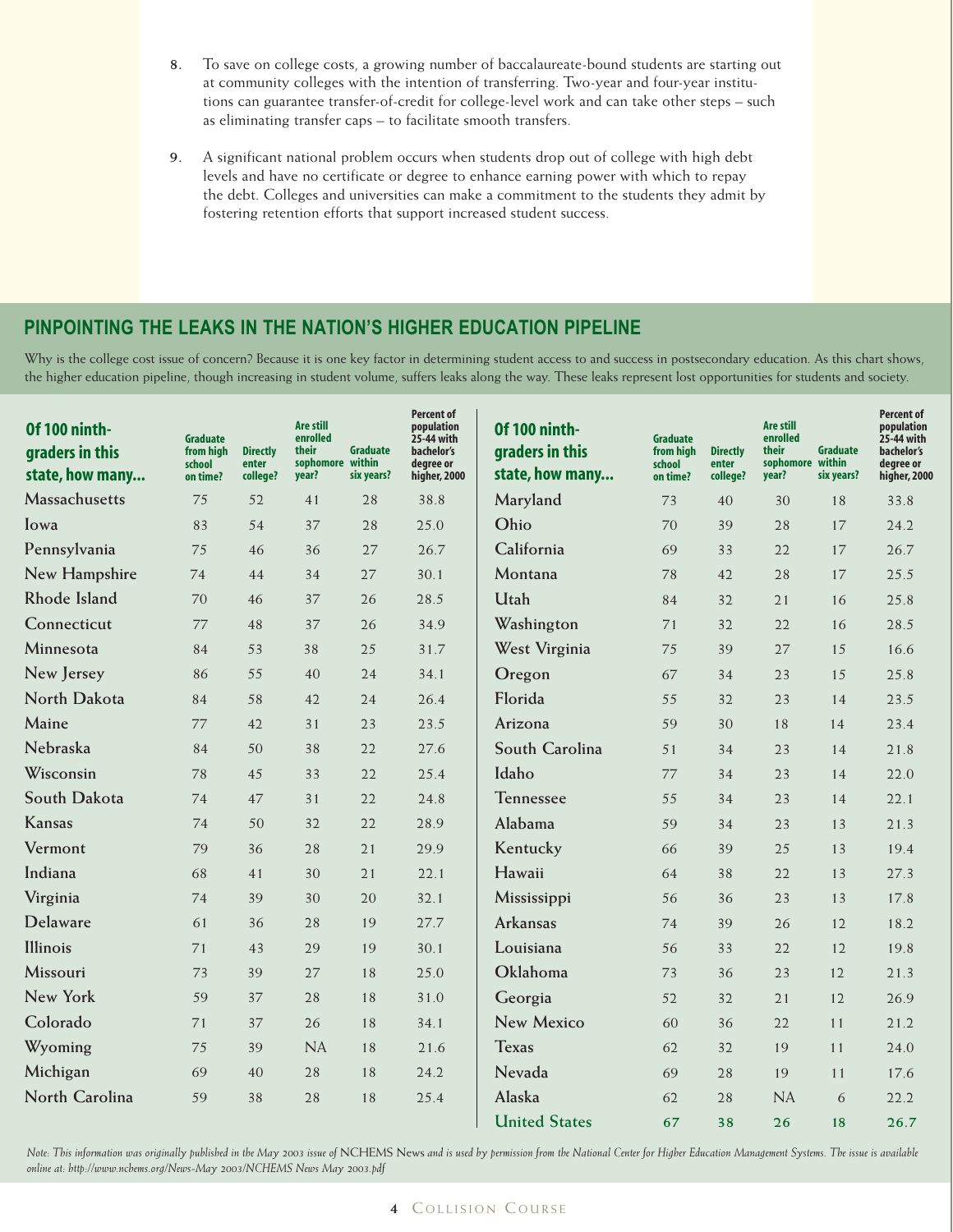## **W HAT CAN STATE GOVERNMENTS DO ?**

- **10.** States play a critical, historical role in supporting higher education. Most of the fiscal problems of the states are structural, not cyclical. Funding higher education – an important continuing role of state government – will require conscientious efforts, leadership and political courage to tackle this dilemma.
- **11.** We have not made enough progress in admitting college-ready students from lower-income groups to postsecondary education in the past 30 years. States should consider the various alternatives available to establish or expand need-based grant aid programs. Such investments in the future seem prudent for a state concerned about long-term reductions in the costs of welfare, Medicaid and corrections, as the public benefits of higher education attainment are both economic and social. Tuition-setting policies that are more stable and predictable would benefit institutions, students and families, and the states themselves.
- **12.** Statewide planning for higher education is often given short shrift. To avoid unnecessary duplication and pinpoint resources on state needs, higher education planning can be matched with tough decisions to fund institutions according to limited, focused missions. States could also integrate workforce-development plans with postsecondary resources to better serve adult learners.
- **13.** States can provide budgetary incentives to colleges (private as well as public) to *graduate* students on a timely basis, not just *admit* them. Rewarding institutions for student persistence and attainment would go a long way toward reducing costs – by focusing on success and access – as well as achieving state goals for higher education. Such approaches should take into account the significant differences among institutions' missions, student constituencies served, admissions requirements and graduation expectations data.
- **14.** Colleges and universities offer great promise, both for economic development and qualityof-life purposes that are consistent with state aims. However, as resources get tighter, some public officials engage in unfortunate rhetoric and heightened animosity toward public higher education institutions. Some institutional leaders respond in kind. Both sides can embrace a more civil, statesmanlike relationship.
- **15.** Research shows that significant higher education access decisions are made in isolation at the state level. States can integrate what are now separate fiscal policy, financial aid and tuition-setting functions under their authority.

## **W HAT CAN THE FEDERAL GOVERNMENT DO ?**

**16.** The keystone of the student financial aid system is the Pell Grant. More good can accrue to more deserving students to accomplish more educational ends through the Pell program. Congress can focus national resources on improving the purchasing power of the Pell award.

#### **THE MAXIMUM PELL GRANT: WHAT DOES IT BUY?**

*Proportion of average price of tuition, fees and on-campus room and board*

| 1979-80 | Institutional type                           | 2002-03 |
|---------|----------------------------------------------|---------|
| 99%     | Public two-year institution                  | 68%     |
| 77%     | Public four-year institution                 | 41%     |
| 36%     | Private four-year not-for-profit institution | 16%     |

*Source: Adapted from Jacqueline E. King, "2003 Status Report on the Pell Grant Program," Washington: American Council on Education, October 2003.*

*Colleges and universities offer great promise, both for economic development and qualityof-life purposes that are consistent with state aims.*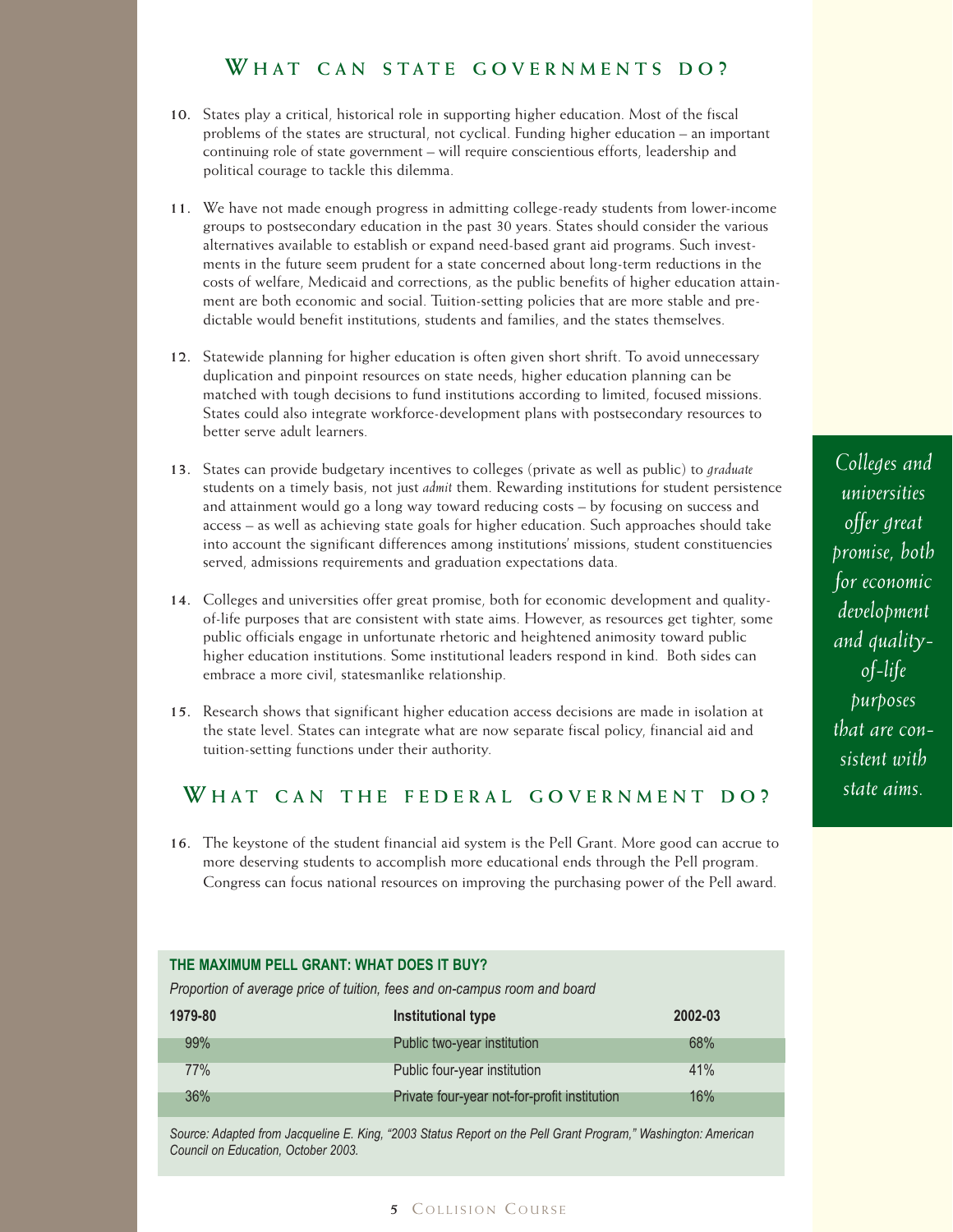- **17.** Costly rules, regulations and procedures to maintain the federal financial aid regulatory system have proliferated over the decades, with questionable results. Undertaking true regulatory reform can free up resources that could go directly to deserving students.
- **18.** Policy-makers can consider eliminating the FAFSA (Free Application for Federal Student Aid) to save hundreds of millions of dollars. Changing laws to permit the use of IRS data to assess qualification for financial aid can simplify processes, save significant dollars and remove bureaucratic barriers to postsecondary access.
- **19.** The LEAP Program (Leveraging Education Assistance Partnerships) can be expanded, including private-sector matches from organizations such as Scholarship America and community foundations. This public-private approach could leverage scarce resources to benefit more students.
- **20.** Antitrust regulations can be eased to permit colleges and universities to work together to eliminate undue price competition and reduce unwise tuition-discounting practices. Ironically, rules against price fixing actually may have contributed to price increases.
- **21.** Federal tax restrictions against colleges' and universities' "unrelated income" can be eased when such income is used to reduce student tuition and fee levels. This change can help institutions become more entrepreneurial to offset over-reliance on tuition revenue.
- **22.** Financial policies based on national averages are inherently inequitable because they ignore the significant disparities among the 50 states. State fiscal capacity and tax effort in support of higher education can be taken into account – and in some cases, rewarded – to redress fiscal inequalities that affect student cost.

## **W HAT CAN STUDENTS AND FAMILIES DO ?**

**23.** Preparing for college requires academic planning and effort, and the earlier the start, the better. To enhance the chances of success in college, a student should take rigorous courses in high school. The rigor of the student's high school courses counts more for eventual bachelor's degree completion than either test scores or class rank/academic grade point average.

#### **THE NEW RULES OF THE GAME**

Since the playing field has drastically changed in the worlds of education and labor markets, new "rules of the game" have arisen. Students and educators should know these rules, but they probably do not because many high school effects cannot be easily seen. The new rules of college and the labor market can be summarized succinctly:

- All students can attend college, but low-achieving students should be warned about remedial courses and their own likely prospects.
- All students can plan to get a college degree; but, if they are unprepared, they must be willing to repeat high school courses in college, spending the extra time and effort in non-credit remedial courses, with higher risks of failure.
- Even if students have college plans, they must still prepare for work. All career plans should include multiple options, particularly for students who have poor likelihood of completing college.
- College plans *require* increased school effort. If students delay their effort until they get to college, the delay will make degree completion take longer and be less likely.
- Policies to improve college preparation do not remove the need to provide information about students' prospects or to provide other options.

Source: James E. Rosenbaum, author of *Beyond High School for Everyone.* Unpublished paper presented at the Aspen Institute, 2003.

*Antitrust regulations can be eased to permit colleges and universities to work together.*

#### **6** COLLISION COURSE

*Undertaking true regulatory reform can free up resources that could go directly to deserving students.*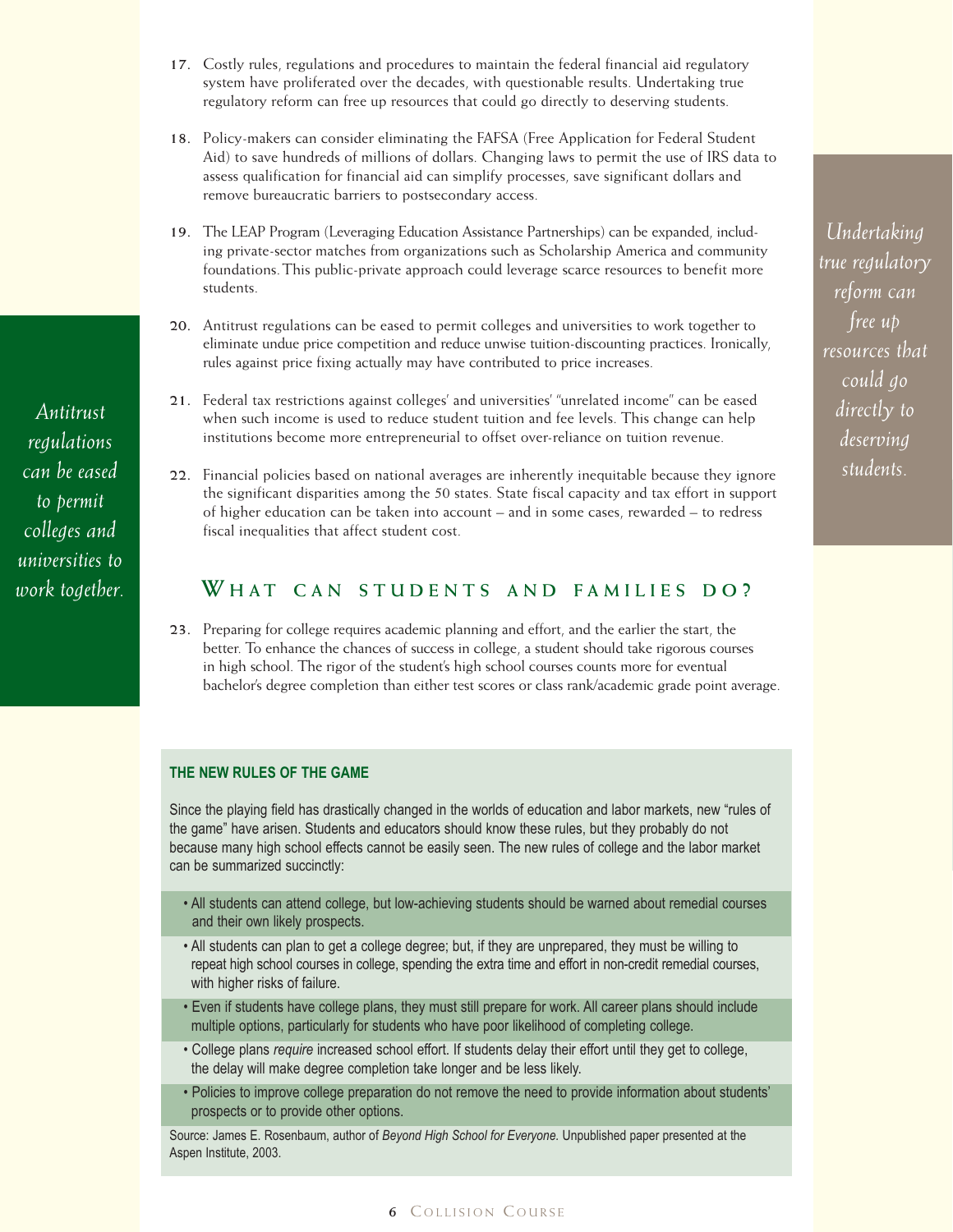**24.** Parents typically overestimate college prices and underestimate the amount of financial aid that will be available to their children when they go to college. Starting as early as the eighth grade, parents can take a look at "early estimators" or other pre-qualification guides to assess the likelihood of available aid and actual out-of-pocket costs.

#### **"PRICE" VS. "COST"**

Higher education is fundamentally different from the world of commerce.

For almost every other sector of the American economy, price equals cost plus (it's hoped) profit. For colleges and universities, price equals cost minus subsidy.

**"Price"** represents the tuition and fees institutions charge. **"Cost"** is what colleges and universities spend to provide education. **"Subsidy"** is the difference between the cost to the institution and the tuition and fees charged to students.

All college students, whether they attend a public or private institution, receive this subsidy and pay a price that is often significantly less than cost. This general subsidy does not include the additional subsidy many students receive through scholarships and other forms of financial aid.

For most American families, the most meaningful distinction is not cost vs. price but net price – what students pay after financial aid is subtracted from the total price of attendance. With almost three in four undergraduates receiving some type of financial aid, getting a clear picture about net price and net price increases is the crux of determining college affordability.

> William E. Troutt *The Washington Times* (November 7, 2003)

*Troutt is president of Rhodes College and immediate past chairman of the American Council on Education. He served as chairman of the Congressional Commission on the Cost of Higher Education.*

- **25.** Students can consider every opportunity for enrolling in Advanced Placement, International Baccalaureate, College Level Examination Program, accredited distance learning and dualenrollment programs. Such approaches can materially reduce the time and cost of securing a college education.
- **26.** Parents who can and who qualify for tax benefits should invest early in their children's educational planning through tax-preferred programs, such as the state 529 plans and the Coverdell Education Savings Accounts, and supplement these plans with other savings. When borrowing for college expenses, parents can take full advantage of federally subsidized or tax-advantaged loans and PLUS loans rather than resorting to expensive private loans and unwise credit card debt. Parents also can seek expert advice on the impact that savings plans may have on financial aid need analysis.

### **W HAT CAN SECONDARY SCHOOLS DO** ?

**27.** Secondary schools can recognize that an increasing proportion of their students are college-bound and make corresponding adjustments in curriculum offerings. The rigor of the high school curriculum is a major factor in assuring college success. Note: Students with risk factors (coming from a low-income family, attending a high school in which 25 percent or more of the students were eligible for free or reduced-price lunches, or having no parent who has gone beyond high school) are as likely as other students to remain enrolled in a four-year institution after three years if they completed at least the New Basics curriculum in high school (four years of English and three years each of mathematics, science and social sciences).

**7** C OLLISION C OURSE

*The rigor of the high school curriculum is a major factor in assuring college success.*

*Parents typically overestimate college prices and underestimate the amount of financial aid that will be available.*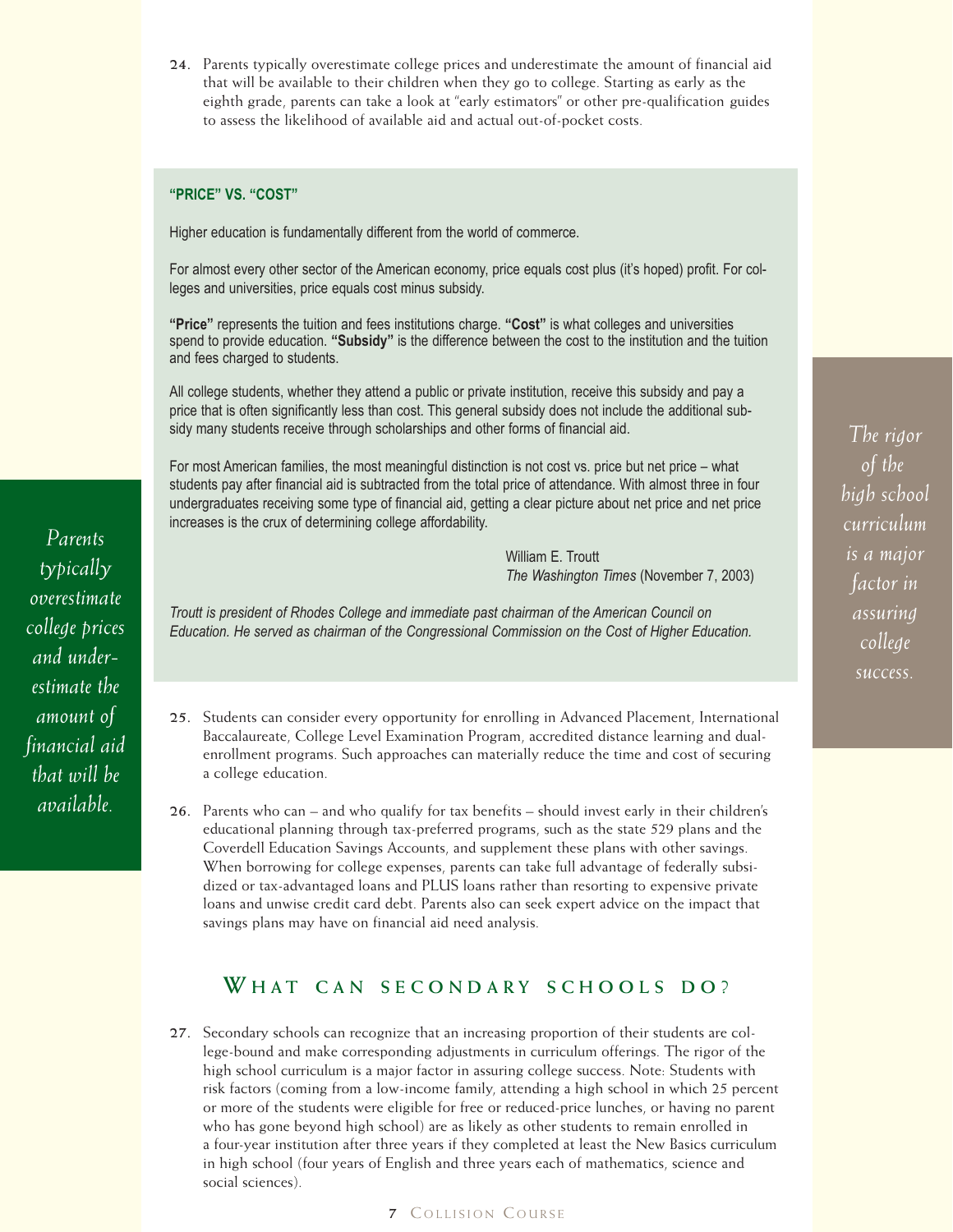- **28.** Secondary schools can be open to offering Advanced Placement, International Baccalaureate, and dual-enrollment programs in cooperation with local colleges and universities. Such programs help secondary students get a jump-start on college and reduce out-of-pocket costs for college credits. These programs also help secondary teachers beef up the secondary curriculum, a benefit for all high school students.
- **29.** College preparation and bridge programs can enhance and supplement a school's regular activities to assist students in their plans to attend college. The need for such programs is especially acute for low-income and minority youth who might not otherwise be able to attend college. Exemplary programs can reach out to more parents to help them understand the importance of curriculum, college planning, and how to support their children's educational aims.

## **W HAT CAN THE PRIVATE SECTOR DO ?**

- **30.** Individuals, corporations and foundations can expand private support for higher education institutions, particularly those institutions that are willing to take on the challenge of educating promising low-income students. Building endowment – and using it wisely – is the only long-term solution to reducing college dependence on tuition as a revenue source.
- **31.** As part of cafeteria-style benefits plans, employers can consider funding tuition-reimbursement programs for employees and matching employee contributions to state-based 529 plans for college savings.
- **32.** Communities can establish and support "Dollars for Scholars" chapters, community foundations or other community-based efforts to coordinate fund raising for needed scholarships for postsecondary education.
- **33.** Nonprofit organizations or business/school partnerships can help get accurate information about college-going to citizens. Such groups can also support high-school-to-college bridge programs and reinforce policy-makers' efforts to champion college access and affordability.

## **C ONCLUSION**

As this list of potential strategies demonstrates, the college cost issue has many facets and requires shared solutions. These strategies are offered as potential points of consideration to stimulate further discussion. In calling for a new national discussion on this critical subject, Lumina Foundation invites all stakeholders to react to this paper, share thoughts on viable solutions, and join in cooperative responses. Lumina Foundation pledges to support these efforts through research, convenings, communication and partnerships that pursue reasoned solutions.

We encourage this pursuit of civil dialogue and responsible solutions to the college cost issue because so much is at stake. Continued access to higher education builds a stronger America, economically and socially. It creates brighter futures for millions of American students and gives hope of a better life for low-income families. That's the promise on which this nation is built.

*Lumina Foundation for Education, a private, independent foundation, strives to help people achieve their potential by expanding access and success in education beyond high school. Through research, grants for innovative programs and communication initiatives, Lumina Foundation addresses issues surrounding access and success* – *particularly among underserved student groups, including students 25 and older. The Foundation bases its mission on the belief that postsecondary education remains one of the most beneficial investments that individuals can make in themselves and that society can make in its people.*

For more information about this project, visit **www.luminafoundation.org**.

*The college cost issue has many facets and requires shared solutions.*

## *Building endowment – and using it wisely – is the only long-term solution to reducing college dependence on tuition.*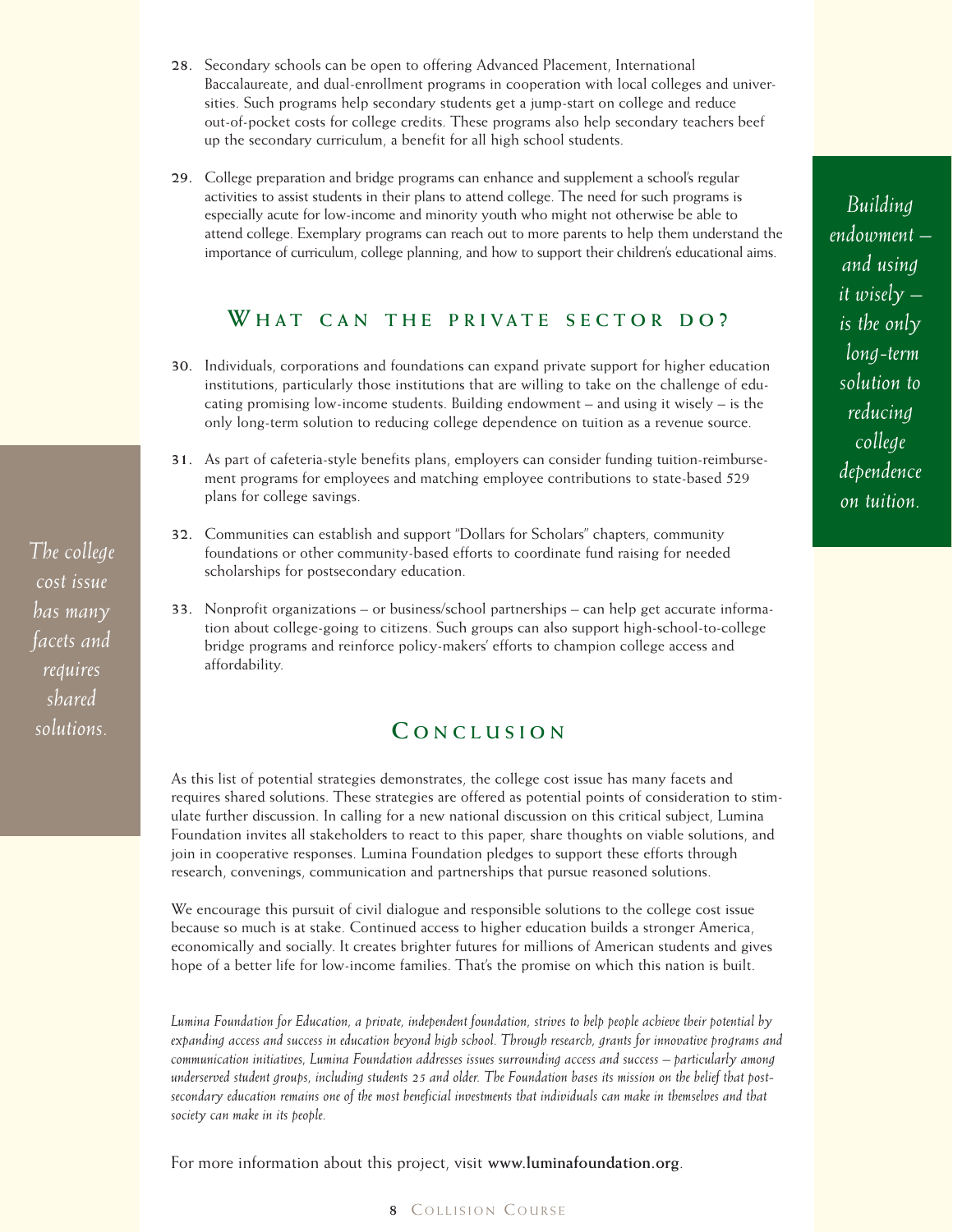## **THE BENEFITS OF HIGHER EDUCATION**

#### **Public economic benefits**

Public economic benefits are those benefits for which there can be broad economic, fiscal or labor market effects. In general, these benefits result in the overall improvement of the national economy, or major segments of the economy, as a result of citizens' participation in higher education. Some of the public economic benefits of higher education include:

- *Increased tax revenues*
- *Greater productivity*
- *Increased consumption*
- *Increased workforce flexibility*
- *Decreased reliance on government financial support*

#### **Private economic benefits**

This is the most commonly discussed category of higher education benefits. Private economic benefits are those benefits that have economic, fiscal or labor market effects on the individuals who have attended postsecondary education. Examples include:

- *Higher salaries and benefits*
- *Higher rates and consistency of employment*
- *Higher savings levels*
- *Improved working conditions*
- *Personal/professional mobility*

#### **Public social benefits**

Public social benefits are benefits that accrue to groups of people, or to society broadly, but are not directly related to economic, fiscal or labor market effects. Examples of such benefits include:

- *Reduced crime rates*
- *Increased charitable giving/community service*
- *Increased quality of civic life*
- *Social cohesion/appreciation of diversity*
- *Improved ability to adapt to and use technology*

#### **Private social benefits**

Private social benefits are benefits that accrue to individuals or groups but are not directly related to economic, fiscal or labor market effects. Examples of these benefits include:

- *Improved health/life expectancy*
- *Improved quality of life for offspring*
- *Better consumer decision making*
- *Increased personal status*
- *More hobbies, leisure activities*

*Source: "Reaping the Benefits: Defining the Public and Private Value of Going to College," Washington: Institute for Higher Education Policy, 1998.*

### **Endnotes**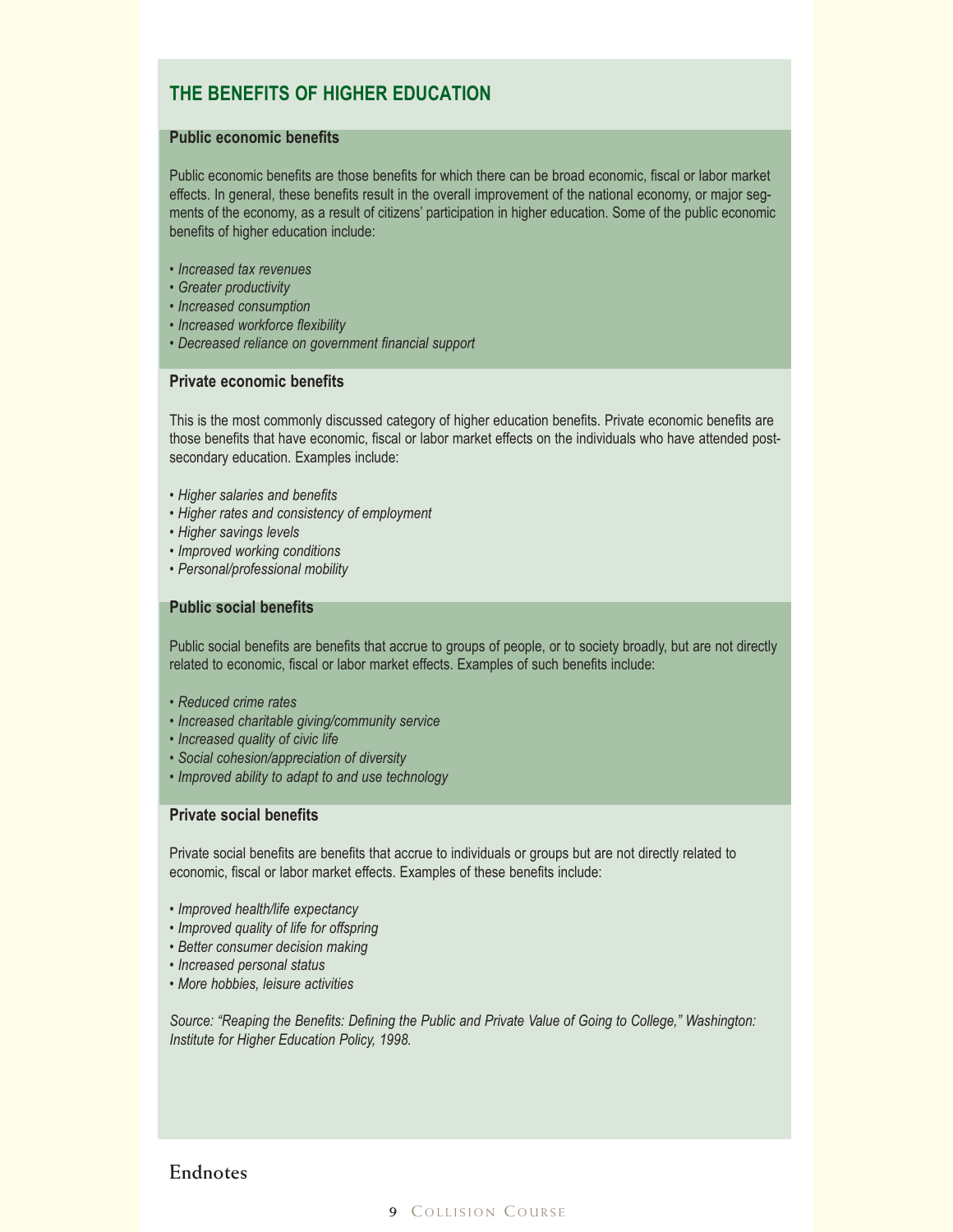*Note: Each endnote is numbered to correspond to the specific recommendation.*

- **1.** Several positive examples of cutting costs and maintaining quality are available in various publications of the National Association of College and University Business Officers and in "Academic Excellence and Cost Management," American Council on Education and USA Group Foundation, 2000. See also William F. Massy, *Honoring the Trust: Quality and Cost Containment in Higher Education,* Boston: Anker Publishing Company, 2003.
- **2.** Robert C. Dickeson, *Prioritizing Academic Programs and Services: Reallocating Resources to Achieve Strategic Balance,* San Francisco: Jossey-Bass Publishers, 1999; Jane V. Wellman, "Weathering the Double Whammy: How Governing Boards Can Negotiate a Volatile Economy and Shifting Enrollments," Association of Governing Boards, 2002.
- **3.** Recommendation of the author.
- **4.** "Higher Education Sector: 2003 Industry Outlook," Moody's Investors Service, February 2003.
- **5.** Jerry Sheehan Davis "Unintended Consequences of Tuition Discounting," New Agenda Series Volume 5, Number 1 (May 2003), Lumina Foundation for Education; Martha D. Lamkin, "Tuition Discounting: Proceed With Caution," *Trusteeship,* Volume 11, Number 4 (July/August 2003), Association of Governing Boards; Kenneth E. Redd, "Discounting Toward Disaster: Tuition Discounting, College Finances, and Enrollments of Low-Income Undergraduates," New Agenda Series, Volume 3, Number 2 (December 2000), USA Group Foundation.
- **6.** William L. Stringer, et al., "Cost, Price and Public Policy: Peering Into the Higher Education Black Box," New Agenda Series, Volume 1, Number 3 (August 1999), USA Group Foundation.
- **7.** "Straight Talk About College Costs and Prices: The Report of the National Commission on the Cost of Higher Education," Phoenix: The Oryx Press, 1998.
- **8.** Jane V. Wellman, "State Policy and Community College/Baccalaureate Transfer," unpublished paper, National Center for Public Policy and Higher Education, and The Institute for Higher Education Policy; Jane V. Wellman, "Unfinished Agenda: Transfer Accountability Should Be a Top State Policy Priority," *National Crosstalk,* Volume 10, Number 5 (Summer 2002), National Center for Public Policy and Higher Education.
- **9.** Jerry Sheehan Davis, "College Affordability: Overlooked Long-Term Trends and Recent 50- State Patterns," New Agenda Series, Volume 3, Number 1 (November 2000), USA Group Foundation; Susan P. Choy, "Access and Persistence: Findings From 10 Years of Longitudinal Research on Students," American Council on Education, 2002; Jacqueline E. King, "Crucial Choices: How Students' Financial Decisions Affect Their Academic Success," American Council on Education, 2002; Joseph A. Russo, "The Carrot or the Stick?" *NASFAA Journal* (November 2003); Lana D. Muraskin, et al., "Raising the Graduation Rates of Low-Income Students," unpublished paper prepared for Lumina Foundation for Education, Pell Institute for the Study of Opportunity in Higher Education, 2003.
- **10.** Dennis Jones, "State Shortfalls Projected throughout the Decade: Higher Education Budgets Likely to Feel Continued Squeeze," *Policy Alert,* February 2003, The National Center for Public Policy and Higher Education; *Access Denied: Restoring the Nation's Commitment to Equal Educational Opportunity: A Report of the Advisory Committee on Student Financial Assistance,*Washington, DC: February 2001.
- **11.** Jerry Sheehan Davis, "Designing a State Student Grant Program: A Framework for Policy-Makers," *Synopsis,* September 2001, Lumina Foundation for Education; Donald E. Heller, "State Financial Aid and College Access," National Dialogue on Student Financial Aid, Research Report Number 4, The College Board, January 2003; "Purposes, Policies, Performance: Higher Education and the Fulfillment of a State's Public Agenda," The National Center for Public Policy and Higher Education, February 2003.
- **12.** Robert C. Dickeson, "Containing College Costs: The Case for Reallocation," and Jane V. Wellman, "Statewide Higher Education Accountability: Issues and Strategies for Success," in *Higher Expectations: Second in a Series of Essays on the Future of Higher Education,* National Governors Association, 2002; "Responding to the Crisis in College Opportunity," The National Center for Public Policy and Higher Education, January 2004.
- **13.** Watson Scott Swail, "Legislation to Improve Graduation Rates Could Have the Opposite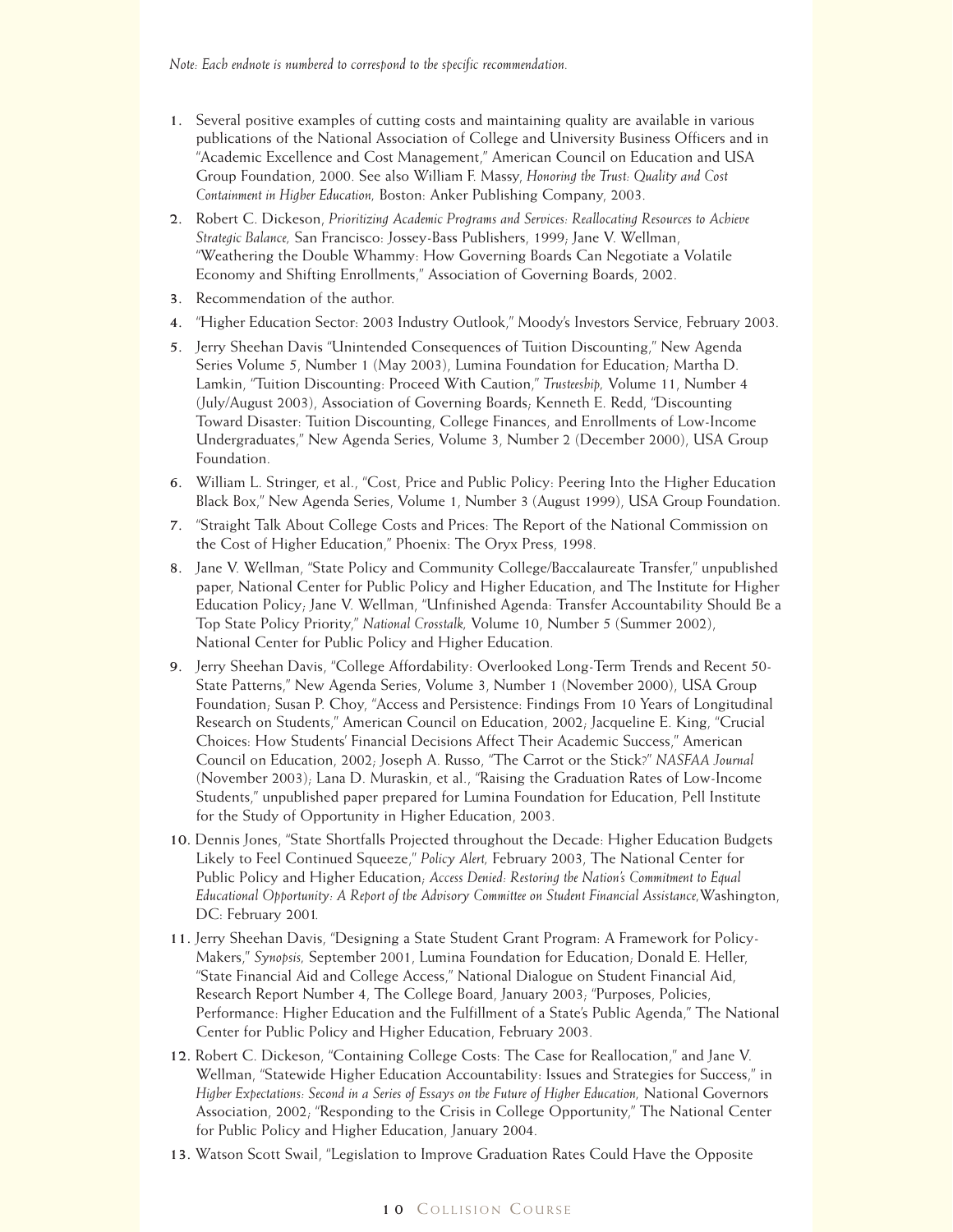Effect," *The Chronicle of Higher Education,* (January 23, 2004); "Current K-12 and Postsecondary Educational Policies Undermine College Success," Stanford Institute for Higher Education Research, 2003.

- **14.** Recommendation of the author.
- **15.** *Policies in Sync: Appropriations, Tuition, and Financial Aid for Higher Education: A Compilation of Selected Papers,* Western Interstate Commission for Higher Education, a part of the "Changing Direction: Integrating Financial Aid and Financing Policies" project supported by a grant from Lumina Foundation for Education.
- **16.** Jacqueline E. King, "2000 Status Report on the Pell Grant Program," Center for Policy Analysis, American Council on Education, 2000; *Access Denied: Restoring the Nation's Commitment to Equal Educational Opportunity: A Report of the Advisory Committee on Student Financial Assistance,* Washington, DC: February 2001; Richard D. Kahlenberg, *America's Untapped Resource: Low-income Students in Higher Education,* The Century Foundation, 2004.
- **17.** "Straight Talk About College Costs and Prices," *op. cit.*; Arthur M. Hauptman, "Returning to First Principles: A Strategy for Reforming Federal Student Aid," unpublished paper, Brookings Institution and Progressive Policy Institute, 2003; "Putting College Costs into Perspective," American Council on Education, 2004.
- **18.** *Ibid.*
- **19.** Report of the Private College Access Task Force, unpublished report, Lumina Foundation for Education, February 2003.
- **20.** *Ibid.*
- **21.** Recommendation of the author.
- **22.** F. King Alexander, "Comparative Study of State Tax Effort and the Role of Federal Government Policy in Shaping Revenue Reliance Patterns," *New Directions for Institutional Research* (no. 119, Fall 2003), Wiley Periodicals, Inc.
- **23.** Clifford Adelman, "Answers in the Tool Box: Academic Intensity, Attendance Patterns, and Bachelor's Degree Attainment," Office of Educational Research and Improvement, U.S. Department of Education, 1999.
- **24.** John Immerwahr, "Public Attitudes on Higher Education: A Trend Analysis, 1993 to 2003," Public Agenda , February 2004; Stanley O. Ikenberry and Terry W. Hartle, "Taking Stock: How Americans Judge Quality, Affordability, and Leadership at U.S. Colleges and Universities," American Council on Education, 2000; Stanley O. Ikenberry and Terry W. Hartle, "Too Little Knowledge is a Dangerous Thing: What the Public Thinks and Knows About Paying for College," American Council on Education, 1998.
- **25.** Cliff Adelman, "Principal Indicators of Student Academic Histories in Postsecondary Education, 1972-2000," unpublished paper, 2004.
- **26.** William L. Stringer, et al., "It's All Relative: The Role of Parents in College Financing and Enrollment," New Agenda Series, Volume 1, Number 1 (October 1998), USA Group Foundation; Roberto Ifill and Michael McPherson, "When Saving Means Losing: Weighing the Benefits of College-savings Plans," New Agenda Series, Volume 5, Number 2 (July 2004), Lumina Foundation for Education; "Survey: Parents Rank College Savings a Low Priority," *News from NASFAA* (September 15, 2003); "Getting Ready to Pay for College:What Students and Their Parents Know about the Cost of College Tuition and What They are Doing to Find Out," Statistical Analysis Report, National Center for Education Statistics, 2003.
- **27.** Clifford Adelman (1999), *op. cit.* See also "Ready for Tomorrow: Helping All Students Achieve Secondary and Postsecondary Success," Washington: National Governors Association, 2003.
- **28.** Cliff Adelman (2004), *op. cit.*
- **29.** "Preparing for College: Building Expectations, Changing Realities," Center for Higher Education Policy Analysis, Rossier School of Education, University of Southern California, 2003; "Making the Grade in College Prep: A Guide for Improving College Preparation Programs," Center for Higher Education Policy Analysis, Rossier School of Education, University of Southern California, undated.
- **30.** William C. Nelsen, "Student Aid From the Private Sector: Dramatic Increases Are Possible,"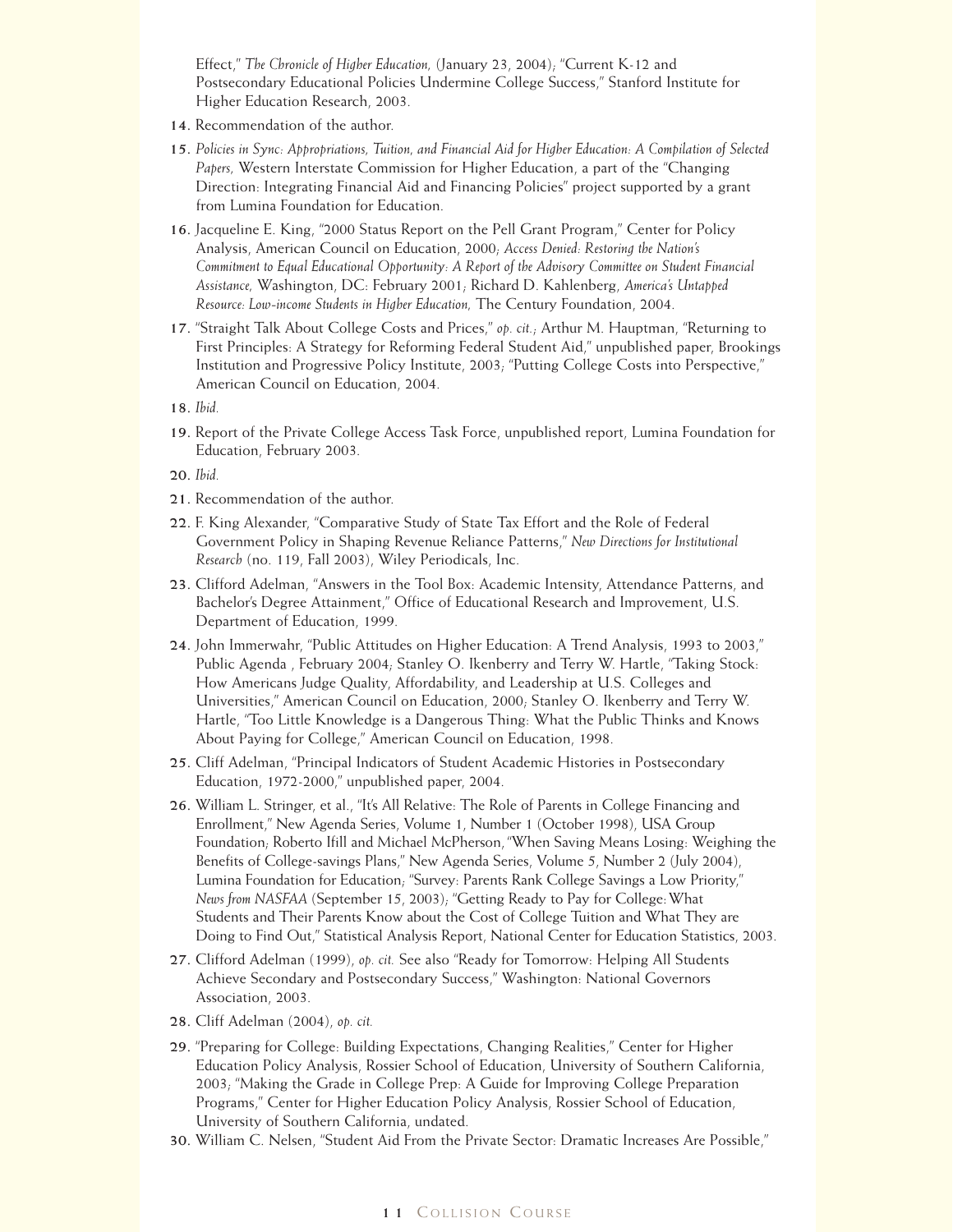*The Chronicle of Higher Education,* October 22, 1999.

- **31.** Recommendation of the author.
- **32.** William C. Nelsen, "How the Private Sector Can Help More Students," *The Chronicle of Higher Education,* April 30, 2004.
- **33.** Recommendation of the author.

#### **About the author**

Robert C. Dickeson comes to the issue of college costs from multiple leadership perspectives: chair of governors' cabinets in two states, university president, business CEO and foundation executive. He earned his doctorate in political science from the University of Missouri, and he has served on the graduate faculties of four universities. Dickeson served as the director of the department of administration and chair of the cabinet of Arizona Gov. Bruce Babbitt. He was chief of staff, executive director of the office of state planning and budget, and chair of the cabinet of Colorado Gov. Roy Romer. He served in administrative posts at three universities and was president of the University of Northern Colorado from 1981-1991. He served as president and CEO of Noel-Levitz Centers Inc., division president of USA Enterprises Inc., and senior vice president of USA Group Inc., heading the USA Group Foundation. Dickeson has received national awards from the American Council on Education, the American Association of Colleges for Teacher Education, and the American Association of State Colleges and Universities. He has authored more than 100 publications and is currently senior vice president for policy and organizational learning at Lumina Foundation for Education in Indianapolis, Ind.

© 2004 Lumina Foundation for Education, Inc.